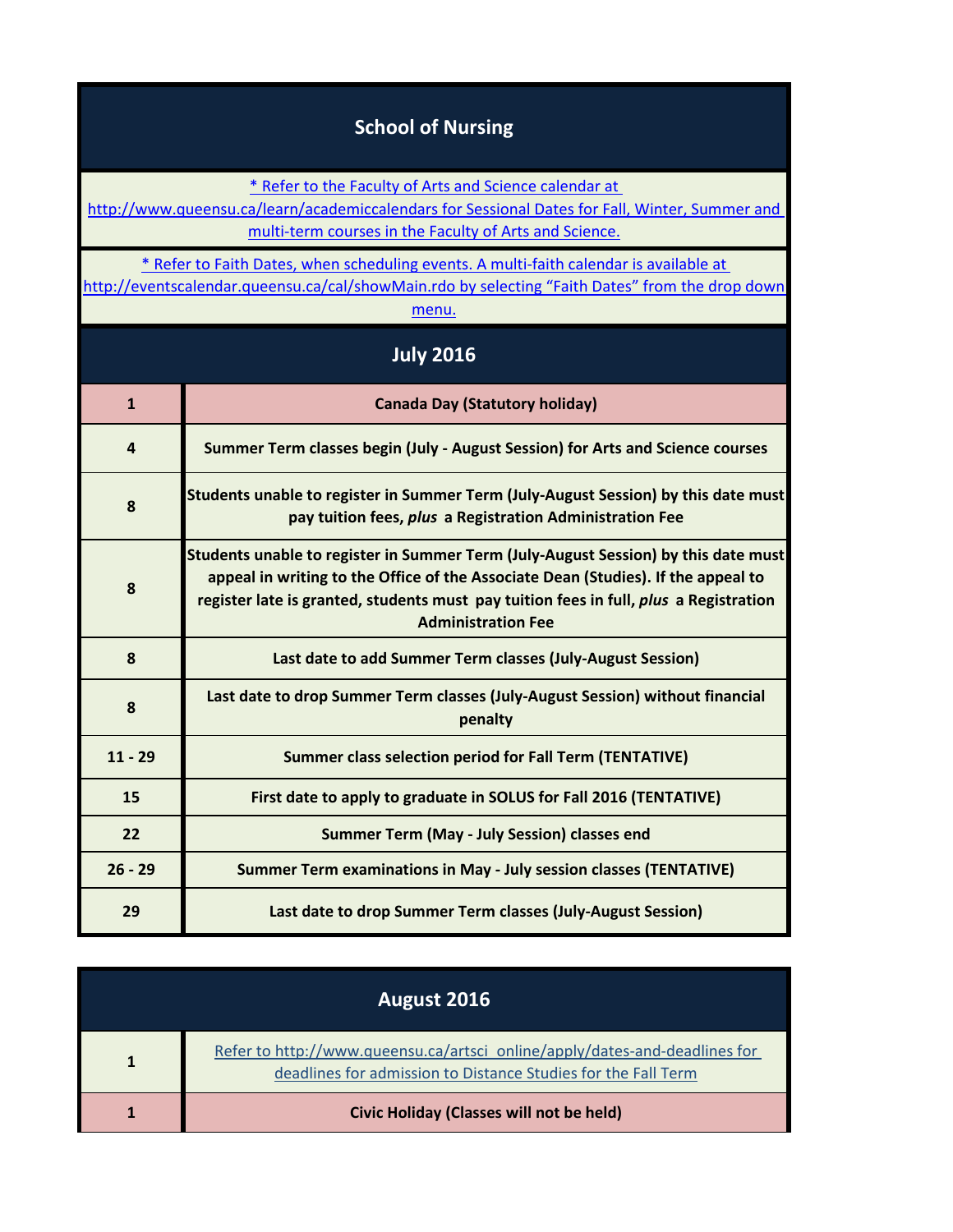| 12        | Summer Term classes end (July-August Session) for Arts & Science courses   |
|-----------|----------------------------------------------------------------------------|
| $15 - 16$ | <b>Summer Term examinations in July-August Session classes (TENTATIVE)</b> |
| 23        | Time period to add/drop classes begins (Open Enrolment)                    |

| September 2016 |                                                                                                                                                                                                                                                                                                                                    |
|----------------|------------------------------------------------------------------------------------------------------------------------------------------------------------------------------------------------------------------------------------------------------------------------------------------------------------------------------------|
| $\mathbf{1}$   | <b>Fall term begins</b>                                                                                                                                                                                                                                                                                                            |
| $\mathbf{1}$   | <b>Tuition Fees due in full for Fall Term</b>                                                                                                                                                                                                                                                                                      |
| $\overline{2}$ | <b>AST Summer Term classes end (TENTATIVE)</b>                                                                                                                                                                                                                                                                                     |
| $\overline{a}$ | <b>Orientation Week begins (arrival day)</b>                                                                                                                                                                                                                                                                                       |
| $\overline{a}$ | <b>Welcoming Ceremony for new students</b>                                                                                                                                                                                                                                                                                         |
| 5              | <b>Labour Day (University closed)</b>                                                                                                                                                                                                                                                                                              |
| 12             | <b>Fall Term classes begin</b>                                                                                                                                                                                                                                                                                                     |
| 23             | Last date to:<br>* Register in Fall Term (Students unable to register by this date must appeal in<br>writing to the Office of the Associate Dean (Studies) and pay tuition fees in full,<br>plus a Registration Administration Fee<br>* add Fall Term and multi-term classes<br>* drop Fall Term classes without financial penalty |

| October 2016 |                                                                   |
|--------------|-------------------------------------------------------------------|
| <b>10</b>    | <b>Thanksgiving Day (University closed)</b>                       |
| 15           | Last date to apply to graduate in SOLUS for Fall 2016 (TENTATIVE) |
| 16           | <b>University Day</b>                                             |

| November 2016 |                                                                                                                         |
|---------------|-------------------------------------------------------------------------------------------------------------------------|
|               | Last date to drop Fall Term classes                                                                                     |
|               | Last date to apply for accommodation for an official examination conflict for the<br><b>December examination period</b> |
| 11            | Remembrance Day (Classes cancelled 10:30 - 11:30 a.m.)                                                                  |
| TBA           | <b>Fall 2016 Convocation</b>                                                                                            |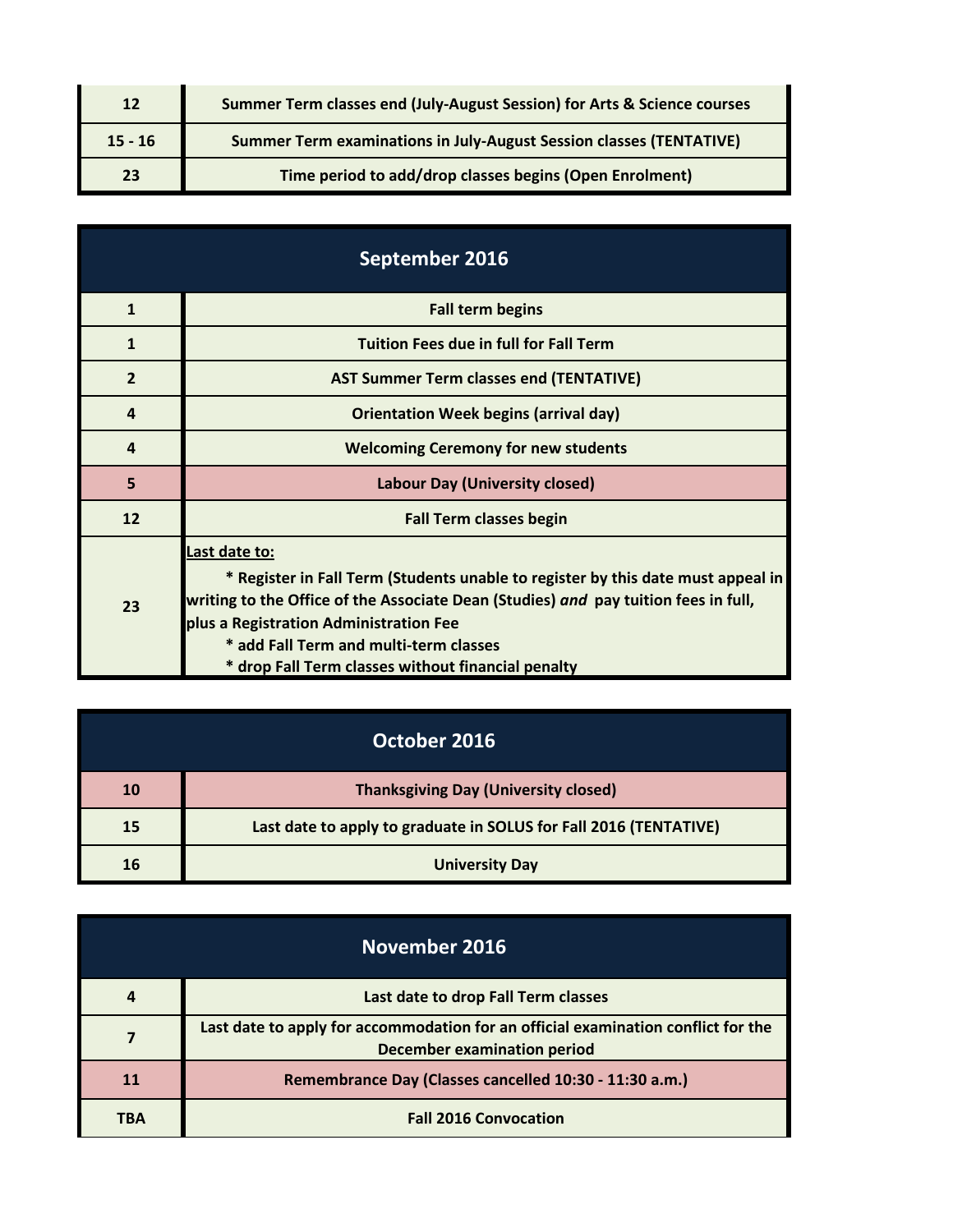| December 2016  |                                                                                                                                               |
|----------------|-----------------------------------------------------------------------------------------------------------------------------------------------|
| 1              | Refer to http://www.queensu.ca/artsci_online/apply/dates-and-deadlines for<br>deadlines for admission to Distance Studies for the Winter Term |
| 1              | Last date for Queen's students to apply for admissions to a Dual or Second Degree<br><b>Program for Winter Term</b>                           |
| $\mathbf{1}$   | First date to apply to graduate in SOLUS for Spring 2017 (TENTATIVE)                                                                          |
| $\overline{2}$ | <b>Fall Term classes end</b>                                                                                                                  |
| $3 - 6$        | Fall Term pre-examination study period                                                                                                        |
| 6              | <b>Commemoration Day (academics cancelled)</b>                                                                                                |
| $7 - 21$       | Final examinations in Fall Term classes and mid-year tests in multi-term classes                                                              |
| 31             | <b>Fall Term ends</b>                                                                                                                         |

| January 2017 |                                                                                                                                                                                  |
|--------------|----------------------------------------------------------------------------------------------------------------------------------------------------------------------------------|
|              | <b>New Year's Day (Statutory holiday)</b>                                                                                                                                        |
| 1            | <b>Winter Term begins</b>                                                                                                                                                        |
| 9            | <b>Winter Term classes begin</b>                                                                                                                                                 |
| 10           | <b>Tuition fees due in full for Winter Term</b>                                                                                                                                  |
| 20           | Students unable to register by this date must appeal in writing to the Office of the<br>Associate Dean (Studies) and pay tuition fees, plus a Registration Administration<br>Fee |
| 20           | Last date to add Winter Term classes                                                                                                                                             |
| 20           | Last date to drop Winter Term classes without financial penalty                                                                                                                  |

| <b>February 2017</b> |                                                                               |
|----------------------|-------------------------------------------------------------------------------|
| 6                    | <b>Registration for Summer Term classes begins (Distance career students)</b> |
| 20                   | <b>Family Day (classes will not be held)</b>                                  |
| $21 - 24$            | <b>Mid-term Reading Week</b>                                                  |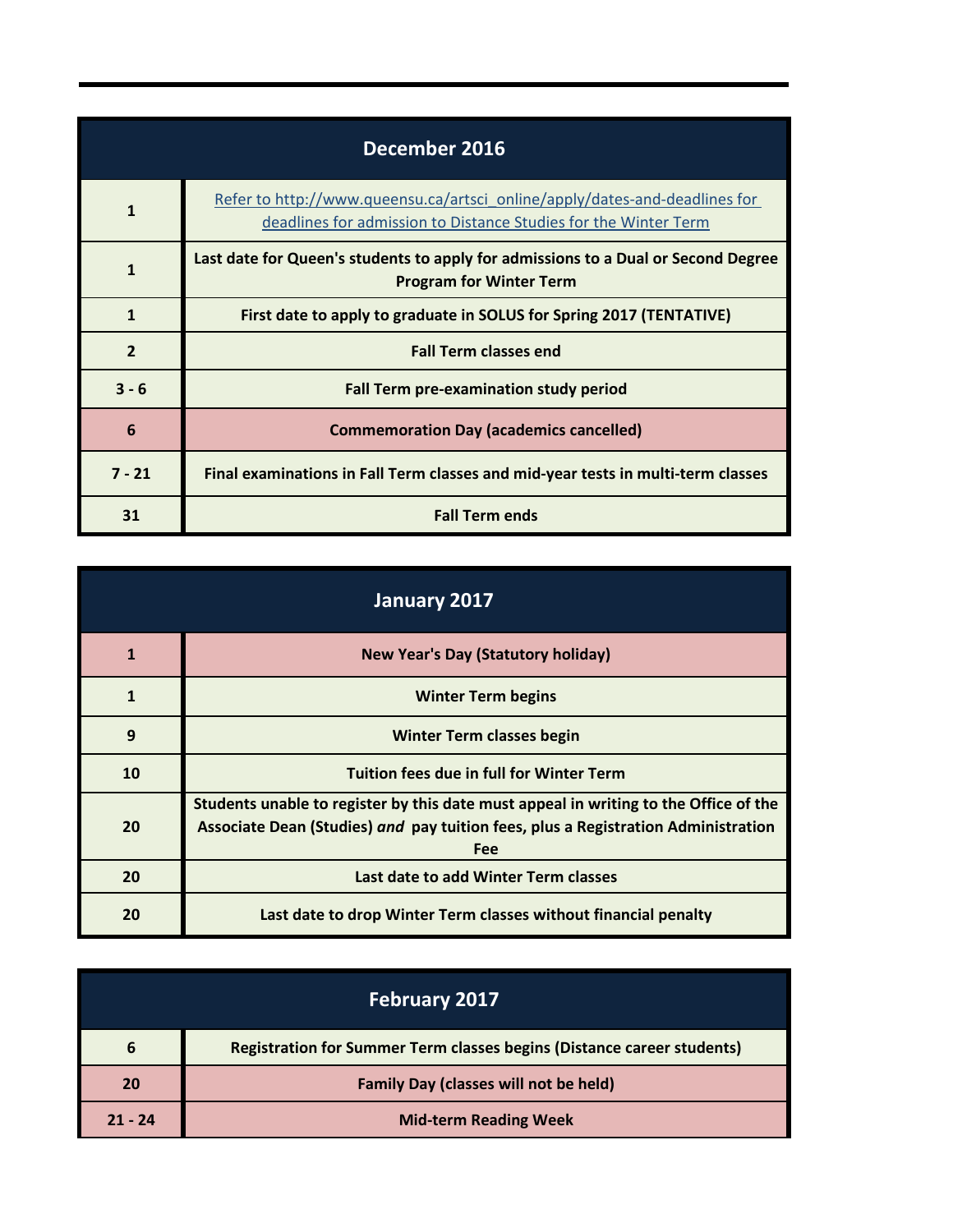| <b>March 2017</b> |                                                                                                                                                 |
|-------------------|-------------------------------------------------------------------------------------------------------------------------------------------------|
| 3                 | Last date to drop Winter Term and multi-term classes                                                                                            |
| 6                 | <b>Registration for Summer Term classes begins</b>                                                                                              |
| 7                 | Last date to apply for accommodation for an offical examination conflict for the<br><b>April examination period</b>                             |
| 30                | Last date to apply for admission to the Upper-Year Program at the Bader<br><b>International Study Centre for Summer Term (May-June Session)</b> |

| <b>April 2017</b> |                                                                                                                                               |
|-------------------|-----------------------------------------------------------------------------------------------------------------------------------------------|
| $\mathbf{1}$      | Last date for Queen's students to apply to a Dual Degree Program for Summer Term                                                              |
| $\mathbf{1}$      | Refer to http://www.queensu.ca/artsci_online/apply/dates-and-deadlines for<br>deadlines for admission to Distance Studies for the Summer Term |
| $\overline{7}$    | <b>Winter Term classes end</b>                                                                                                                |
| $8 - 12$          | <b>Winter Term pre-examination study period</b>                                                                                               |
| $13 - 27$         | Final examinations begin / end in Winter Term and multi-term classes                                                                          |
| 14                | <b>Good Friday (University closed)</b>                                                                                                        |
| 30                | Last date to apply to graduate in Spring 2017 (TENTATIVE)                                                                                     |
| 30                | <b>Winter Term ends</b>                                                                                                                       |

| <b>May 2017</b> |                                                                                                                                                                                                |
|-----------------|------------------------------------------------------------------------------------------------------------------------------------------------------------------------------------------------|
|                 | <b>Tuition fees due in full for all Summer Term sessions</b>                                                                                                                                   |
|                 | <b>Summer Term begins</b>                                                                                                                                                                      |
|                 | Summer Term classes (May-June and May-July Sessions) begin                                                                                                                                     |
|                 | Last date to register in Summer Term (May-June and May-July sessions). Students<br>registering after this date must pay tuition fees in full, plus a Registration<br><b>Administration Fee</b> |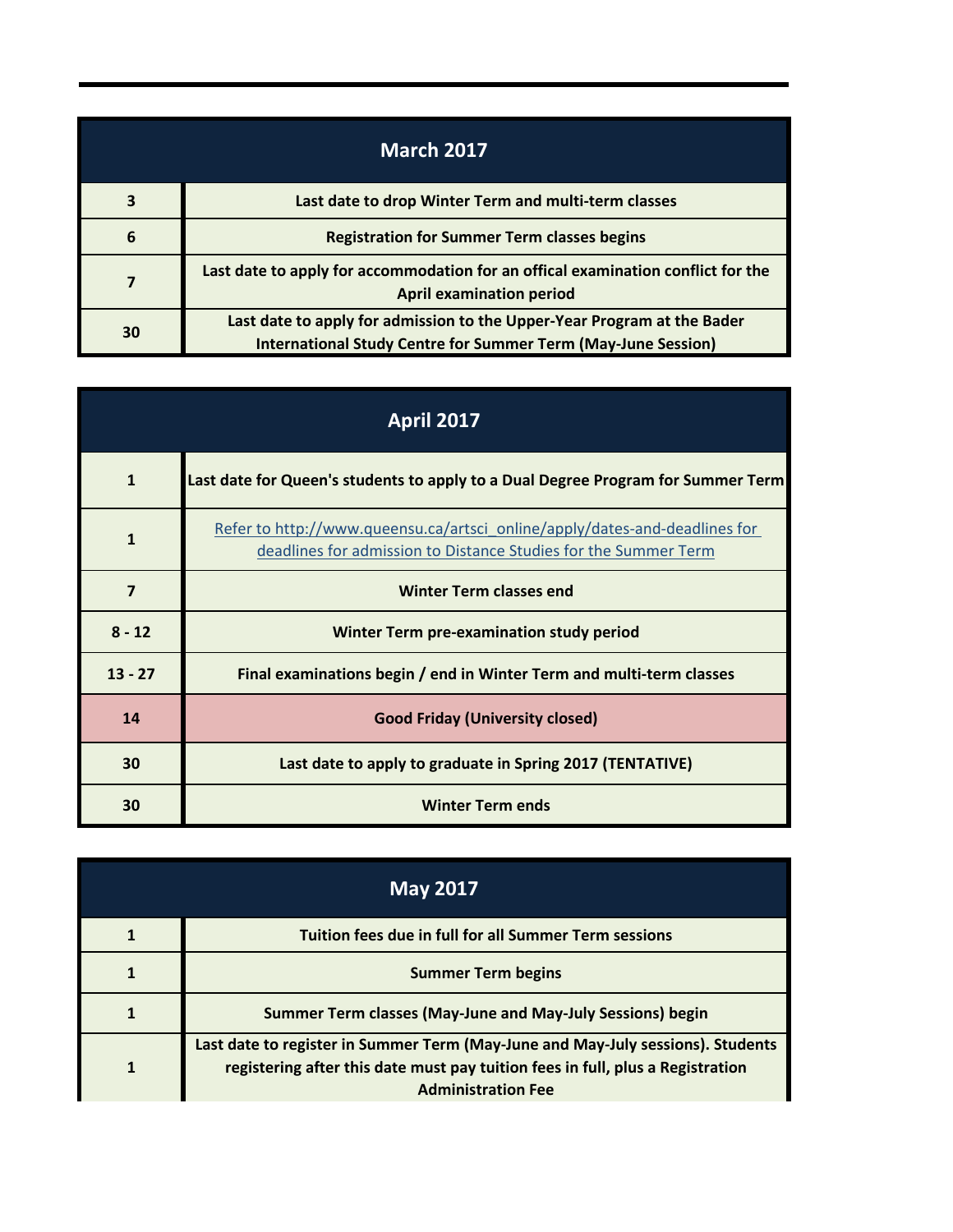| 5  | Students unable to register by this date must appeal in writing to the Office of the<br>Associate Dean (Studies) and pay tuition fees, plus a Registration Administration<br><b>Fee</b> |
|----|-----------------------------------------------------------------------------------------------------------------------------------------------------------------------------------------|
| 5  | Last date to add Summer Term classes (May-June and May-July Sessions)                                                                                                                   |
| 5  | Last date to drop Summer Term classes (May-June Session) without financial<br>penalty                                                                                                   |
| 6  | Last date to apply for admission to the Upper-Year Program at the Bader<br><b>International Study Centre for Summer Term (June-July Session)</b>                                        |
| 12 | Last date to drop Summer Term classes (May-July Session) without financial penalty                                                                                                      |
| 22 | Victoria Day (classes will not be held)                                                                                                                                                 |
| 26 | Last date to drop Summer Term classes (May-June Session)                                                                                                                                |

## **June 2017**

## [NOTE: Spring 2017 Convocation: Dates will be determined in November 2016. Please refer to](http://www.queensu.ca/registrar/convocation)  http://www.queensu.ca/registrar/convocation to view these dates.

| $\mathbf{1}$ | Last date to apply to the University for admission as a part-time student for Fall<br>Term                                                                                                                                        |
|--------------|-----------------------------------------------------------------------------------------------------------------------------------------------------------------------------------------------------------------------------------|
| $\mathbf{1}$ | Last date for Queen's students to apply to a Dual Degree program for Fall Term                                                                                                                                                    |
| $\mathbf{1}$ | Last date for Queen's students to apply to transfer into the Faculty of Arts and<br>Science and the School of Kinesiology and Health Studies for Fall Term                                                                        |
| $\mathbf{1}$ | Last date to apply to the University for upper-year full-time admission for Fall Term<br>from another post-secondary institution                                                                                                  |
| 12           | Summer Term classes (May-June Session) end for Arts and Science courses                                                                                                                                                           |
| 15           | Last date for receipt of required documentation from students seeking admission<br>for Fall Term to full- or part-time study, including transfer students, to ensure that<br>an admission decision is made before the Term begins |
| $15 - 16$    | <b>Summer Term examinations in May-June session classes (TENTATIVE)</b>                                                                                                                                                           |
| 23           | Last date to drop Summer Term classes (May-July Session)                                                                                                                                                                          |
| 30           | Last date of Clinical for AST Year 3 (TENTATIVE)                                                                                                                                                                                  |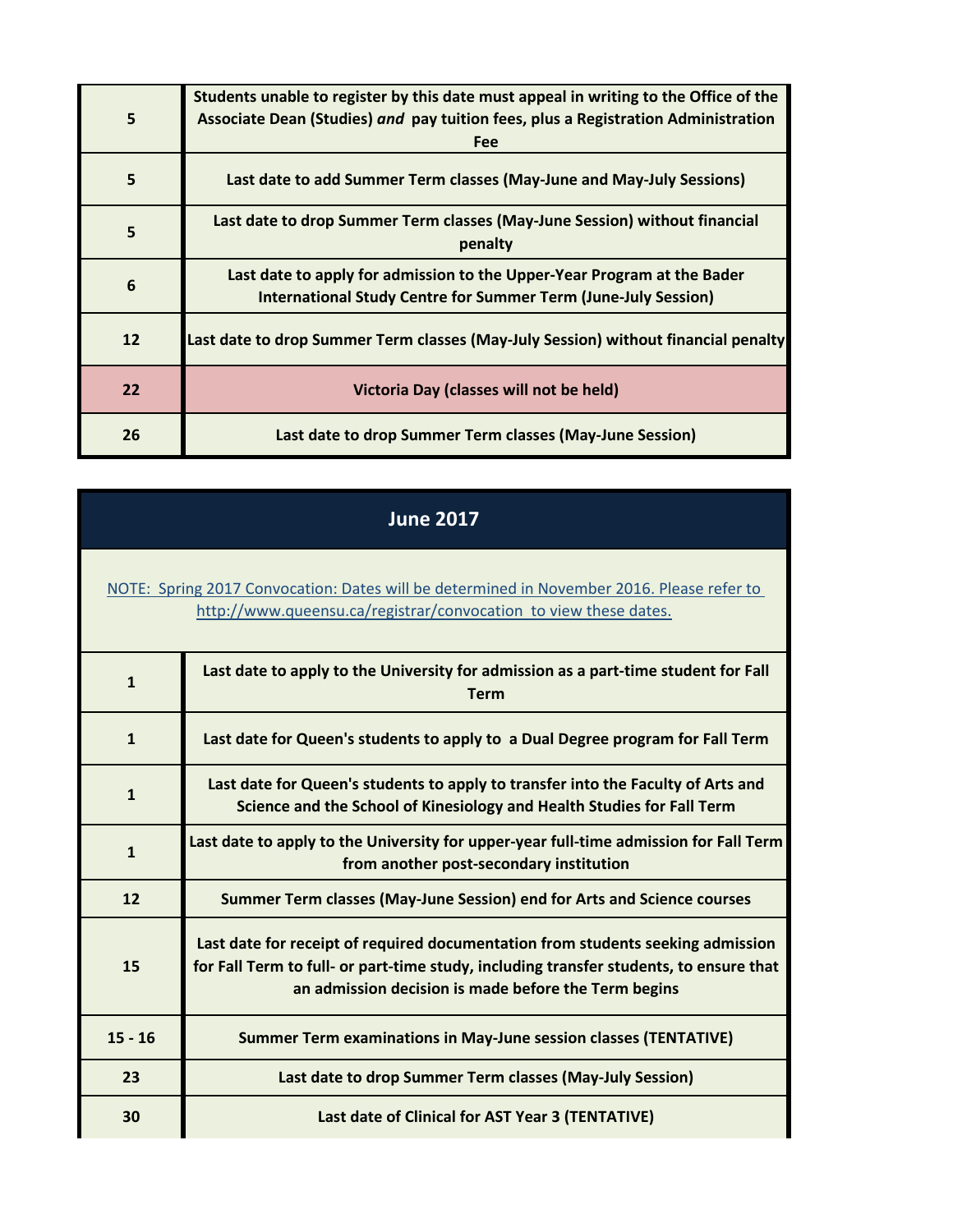| <b>July 2017</b>        |                                                                                                                                                                                                                                                                                               |  |
|-------------------------|-----------------------------------------------------------------------------------------------------------------------------------------------------------------------------------------------------------------------------------------------------------------------------------------------|--|
| $\mathbf{1}$            | <b>Canada Day (Statutory holiday)</b>                                                                                                                                                                                                                                                         |  |
| $\overline{\mathbf{3}}$ | Canada Day (Statutory holiday) observed                                                                                                                                                                                                                                                       |  |
| $\overline{4}$          | <b>Summer Term classes begin (July - August Session)</b>                                                                                                                                                                                                                                      |  |
| 4                       | Students unable to register in Summer Term (July-August Session) by this date must<br>pay tuition fees, plus a Registration Administration Fee                                                                                                                                                |  |
| 10                      | Students unable to register in Summer Term (July-August Session) by this date must<br>appeal in writing to the Office of the Associate Dean (Studies). If the appeal to<br>register late is granted, students must pay tuition fees in full, plus a Registration<br><b>Administration Fee</b> |  |
| 10                      | Last date to add Summer Term classes (July-August Session)                                                                                                                                                                                                                                    |  |
| 10                      | Last date to drop Summer Term classes (July-August Session) without financial<br>penalty                                                                                                                                                                                                      |  |
| $10 - 28$               | Summer class selection period for Fall Term (TENTATIVE)                                                                                                                                                                                                                                       |  |
| 15                      | First date to apply to graduate in SOLUS for Fall 2017 (TENTATIVE)                                                                                                                                                                                                                            |  |
| 21                      | Summer Term (May - July Session) classes end                                                                                                                                                                                                                                                  |  |
| $25 - 28$               | Summer Term examinations in May - July session classes (TENTATIVE)                                                                                                                                                                                                                            |  |
| 31                      | Last date to drop Summer Term classes (July-August Session)                                                                                                                                                                                                                                   |  |

| August 2017 |                                                                                                                                             |
|-------------|---------------------------------------------------------------------------------------------------------------------------------------------|
|             | Refer to http://www.queensu.ca/artsci_online/apply/dates-and-deadlines for<br>deadlines for admission to Distance Studies for the Fall Term |
|             | <b>Civic Holiday (classes will not be held)</b>                                                                                             |
| 14          | Summer Term classes (July-August Session) end                                                                                               |
| $16 - 17$   | <b>Summer Term examinations in July - August Session classes (TENTATIVE)</b>                                                                |

**September 2017**